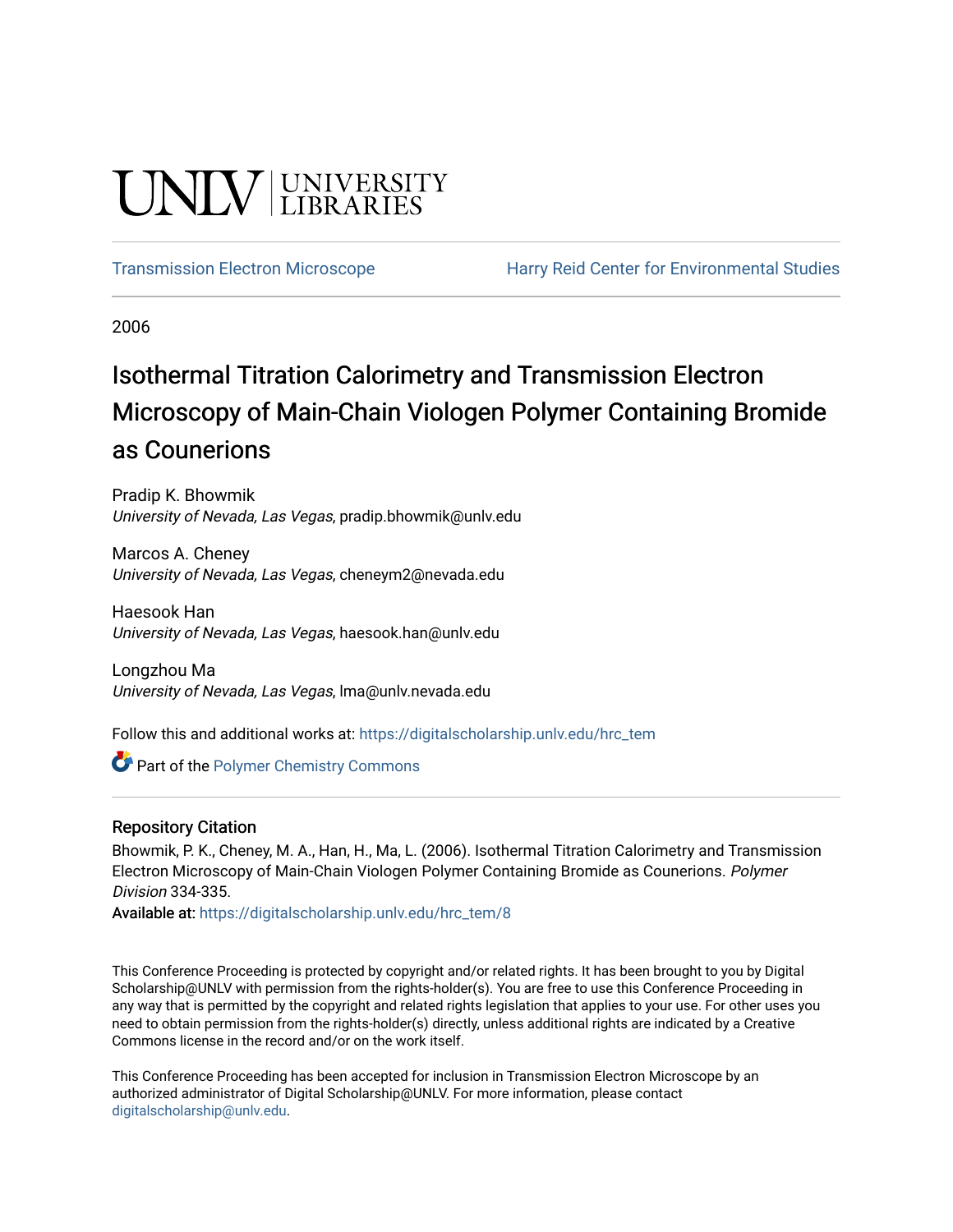#### **ISOTHERMAL TITRATION CALORIMETRY AND TRANSMISSION ELECTRON MICROSCOPY OF MAIN-CHAIN VIOLOGEN POLYMER CONTANINING BROMIDE AS COUNTERIONS**

*Pradip K. Bhowmik,<sup>1</sup> Marcos A. Cheney,<sup>2</sup> Haesook Han,<sup>1</sup> and Longzhou Ma<sup>3</sup>* 

<sup>1</sup>Department of Chemistry, University of Nevada Las Vegas, 4505 Maryland Parkway, Box 454003, Las Vegas, NV 89154 2 <sup>2</sup>Department of Health Physics, University of Nevada Las Vegas, 4505 Maryland Parkway, Box 453037, Las Vegas NV 89154 3 <sup>3</sup>Harry Reid Center for Environmental Studies, University of Nevada Las Vegas, Box 454009, NV 89154

#### **Introduction**

Polyelectrolytes are an important class of macromolecules that contain dissociable ionic groups. When introduced into polar solvent, usually the universal solvent water, dissociation takes place so that electrically charged macromolecule is suspended in solution. The electrostatic interaction is operative between ionized groups inside the macromolecule, between the macromolecules, between the counterions, and between the macromolecule and counterion. Since this interaction is characterized by its long-range nature, the solution exhibits various interesting properties including the polyelectrolyte behavior very different from solutions of neutral polymers.<sup>1</sup> Recently, they have received resurrecting interest both for the construction of ordered solid-state structures from the interactions of various surfactants with the oppositely charged macromolecules and for the construction of functional multilayer assemblies by sequential layer-by-layer deposition technique through electrostatic interactions. These ordered-structures offer a host of interesting properties ranging from improved mechanical property to optical, electrical, and even biological properties.<sup>3,4</sup> However, in contrast to the wellunderstanding of the structures and dynamics of neutral polymers, there is undoubtedly a lack of clear molecular interpretations for many of the fundamental properties of charged polymers. On one hand, the different theoretical treatments that are usually used to understand their various aspects include the concept of an electrostatic persistent length, counterion condensation, descriptions of entangled solution behavior, couple-mode theory, electrolytic dissipation, and phase transitions in their solutions. On the other hand, the various experimental techniques that are commonly used to decipher structures and dynamics (i.e., intrachain and Interchain interactions) of this class of polymers include static and dynamic light scattering, neutron spin echo, electrical conductivity, solution viscosity, viscoelasticity, nuclear magnetic and electron spin resonance spectroscopy.<sup>1,2,5,6</sup> The typical cationic polyelectrolytes that are used in various studies include poly(4-vinyl-Nalkylpyridinium), poly(4-vinylpyridine), poly(ethyleneimine), poly(vinylamine), and poly(diallyldialkylammonium). Each of them with the exception of poly(ethyleneimine) contain positively charged ions pendent to the hydrophobic polymer backbone. To date, these polyelectrolytes including anionic polyelectrolytes have been studied principally in aqueous solutions in which the hydrophobic backbones remain poorly solvated, and can promote aggregation or microphase separation because of the incompatibility of the hydrophobic backbones with water. Therefore, their various structural dynamics are related to only the long-range electrostatic interactions but also the microphase separation that generally occur in aqueous solutions.<sup>1,2,5,6</sup>

In this report, we describe the characterization of a viologen polymer containing bromide as counterions by isothermal titration calorimetry (ITC) and transmission electron microscopy (TEM) techniques. The structure and designation of viologen polymer, **I,** which was used in this study, are shown below.



#### **Experimental Section**

 **Monomers.** The 4,4′-bipyridyl was purchased from Sigma-Aldrich Chemical Co. and purified by recrystallization twice from toluene. The 1,8 dibromooctane was also purchased from Sigma-Aldrich and distilled under reduced pressure before use.

**Polymer Synthesis.** Equimolar amounts of 4,4′-bipyridyl and 1,8-

dibromooctane were reacted under stirring in N,N-dimethylformamide (DMF) at 80 °C for 72 h. A partial precipitation occurred during the polymerization reaction. At the end of polymerization reaction, the reaction flask was cooled to room temperature, and the polymer was precipitated out completely with the addition of ethyl acetate. It was filtered immediately, dried in vacuum for 24 h and stored in a desiccator.<sup>7</sup> It was characterized by FTIR, FT-NMR and elemental analysis. Anal. Calcd for  $C_{18}H_{24}N_2Br_2$  (I): C, 50.49; H, 5.65; N, 6.54; Br, 37.32. Found: C, 51.22; H, 5.82; N, 7.06; Br, 35.75. Its measured inherent viscosity in methanol at 35 °C was 0.46 dL/g at a polymer concentration of 0.2 g/dL. It exhibited a biphasic liquid-crystalline solution at a concentration of 39 wt % and a lyotropic solution at concentration of 51 wt % in water, respectively.

**Microcalorimetry.** Isothermal titration calorimetry (ITC) is a technique that measures the released or absorbed heat upon mixing of two solutions. The instrument used in this work is a VP-ITC microcalorimeter from Calorimetry Sciences Corporation (Lindon, UT). Two identical spherical cells, a reference cell and a sample cell both with a volume of 1.30 mL, are enclosed in an adiabatic jacket. The working cell is filled with the sample solution, and the reference cell is filled the solvent water used to prepare the sample solution. The titrant is injected stepwise into working cell with a syringe of total volume of 250 µL. The sample cell is constantly stirred. For the experiments reported here the stirring rate was 310 rpm. The measurement is performed at constant temperature of 25 °C. Small aliquots of titrant (typically 20 µL) are successively injected into the solution of working cell. The first injection is usually set to a volume of 20 µL. Because of possible dilution during the equilibration time preceding the measurement, the first injection was ignored in the analysis of the data. Each injection produces a characteristic peak in the heat flow (J/s) due to released or absorbed heat. In the analysis, a baseline is subsequently subtracted from the data. It corresponds to the signal between consecutive injections when no change in the heat flow is detected. An exothermic reaction yields a negative peak signal because of the released heat in the sample cell is no longer required from the resistive heater of the instrument. Similarly, an endothermic reaction causes a positive peak. Integrating each of the peaks provides the heat per injection. The data analysis was performed using the software provided by Calorimetry Sciences Corporation.

**Transmission Electron Microscopy.** The samples for transmission electron microscopy were prepared by an adsorption technique. Droplets of a specific concentration of polymer **I** solution in water were put on 400-mesh carbon-coated copper grids. After 1 min of adsorption time, the excess solution was removed from the carbon film. Dried samples were studied with an energy filter transmission electron microscope (Tecnai G2 F30 S-TWIN) at an accelerating voltage 300 kV.

#### **Results and Discussion**

Figure 1A shows the heat per injection obtained from integrating the heat flow from raw ITC data (not shown) when water (20 µL/injection) was injected into a 104 mM concentration of polymer **I** solution (1.30 mL) in the working cell; and Figure 1B shows heat per injection as a function of polymer **I** concentrations in the working cell. It is important to note here that in the course of a dilution measurement the polymer **I** concentration decreases in the working cell and, therefore, the slope of the heat dependent in Figure 1B is inversed when compared with the Figure 1A. Similarly, three other separate dilute experiments of polymer **I** concentrations of 50, 25, and 12 mM were performed under identical conditions, but their plots are not shown. However, all of these dilution experiments suggest that the dilution of polymer **I** with water is endothermic over the whole examined concentrations and the magnitude of the signal decreases with the decrease in polymer concentration. Attempts to unveil the cross-over to the exothermic signal with the further lower concentration of polymer **I** failed because of the detection limit of the instrument. Although polyelectrolytes both rigid-rod and flexible types are becoming an interesting class of materials, but their solution properties by ITC measurements are relatively rare.<sup>8</sup> Sinn *et al.* reported the dilution experiments of poly(sodium acrylate), NaPAA, and poly(sodium styrenesulfonate), NaPSS, with water over a broad range of concentrations were studied by ITC and compared to the corresponding low molecular salts, sodium acetate, NaAc and sodium sulfate. Interestingly enough, NaPAA is only weakly exothermic and shows nearly ideal behavior over the whole examined range up to 1 M solutions. Its heat of dilution depends weakly on its molecular weights. In contrast, the dilution of NaAc is exothermic over the whole examined range of concentrations. The magnitude of the signal increases with concentration.